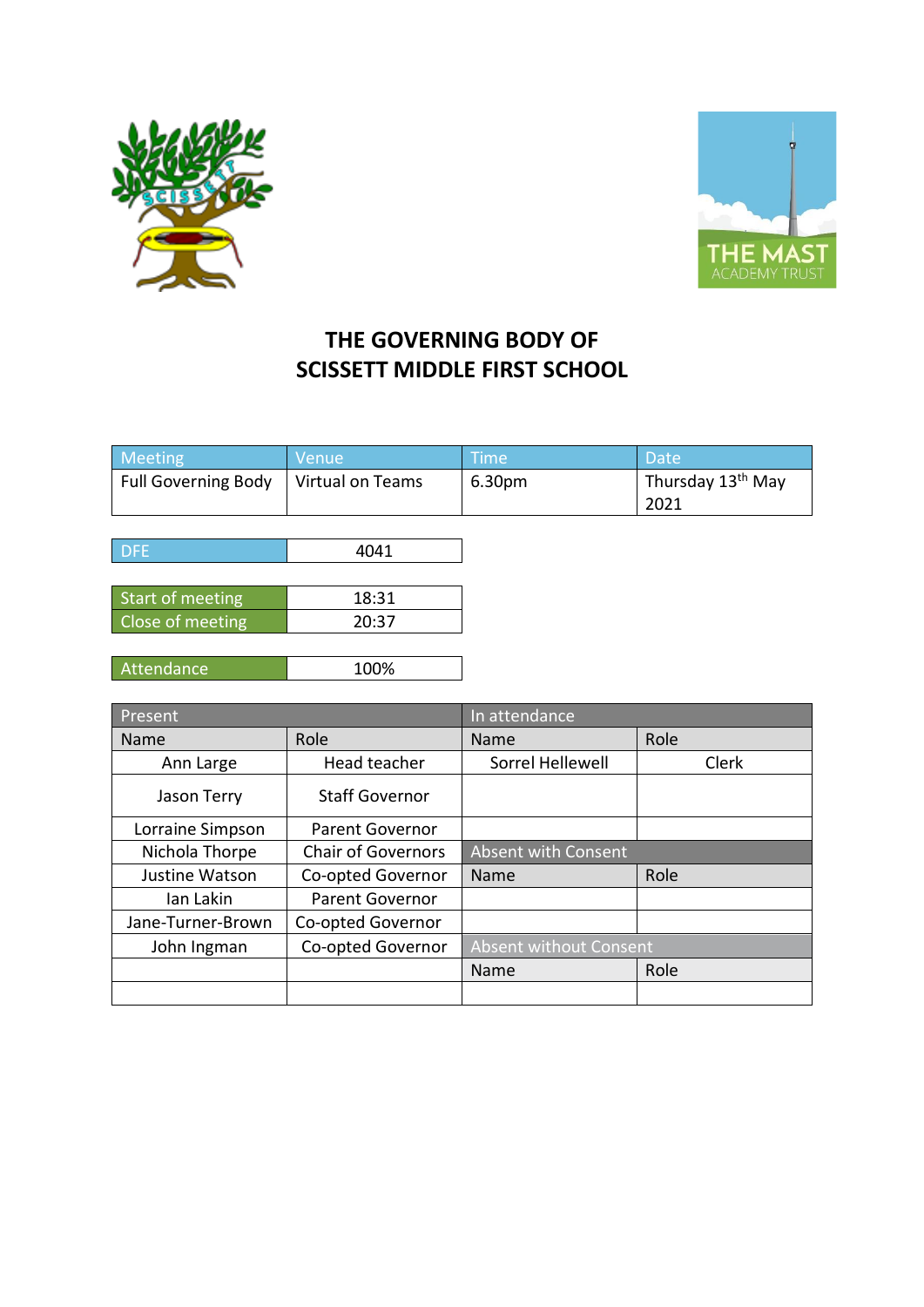Item Minutes

| 57 | <b>Apologies for</b><br>absence and<br>consent                                            | RESOLVED: All governors present.                                                                                                                                                                                                                                                                                                                                                                                                                                                                                                                                                                                                                                                                                                                                                                                            |  |
|----|-------------------------------------------------------------------------------------------|-----------------------------------------------------------------------------------------------------------------------------------------------------------------------------------------------------------------------------------------------------------------------------------------------------------------------------------------------------------------------------------------------------------------------------------------------------------------------------------------------------------------------------------------------------------------------------------------------------------------------------------------------------------------------------------------------------------------------------------------------------------------------------------------------------------------------------|--|
| 58 | Declarations of<br><i>interest</i>                                                        | RESOLVED: There are no declarations of interest.                                                                                                                                                                                                                                                                                                                                                                                                                                                                                                                                                                                                                                                                                                                                                                            |  |
| 59 | Confidentiality<br>reminder                                                               | Governors were reminded by Chair that you are a critical friend to<br>the whole school and community and a governor for the school<br>and not a particular person, and a governor role is confidential.                                                                                                                                                                                                                                                                                                                                                                                                                                                                                                                                                                                                                     |  |
| 60 | Representation                                                                            | It was noted that an advertisement was published for a co-opted<br>governor. Interest was received from one member of the<br>community.<br>RESOLVED: Dr Jane Turner-Brown appointed as co-opted<br>governor effective from 10 <sup>th</sup> May 2021 for a period of 4 years.<br>It was noted that Mr Ian Jackson has resigned as of 12 <sup>th</sup> March<br>2021.<br>RESOLVED: Mr Ian Jackson has resigned from the governing<br>body on 12 <sup>th</sup> March 2021.<br>The governors noted their thanks to Mr Ian Jackson for his<br>valuable support and contribution during his role as governor.<br>The governors also expressed gratitude to Mr Jones (Trustee) for<br>his support whilst they became establish over the last coming<br>year.<br>It was further noted that there is one co-opted governor vacancy; |  |
| 61 | <b>Notification of</b><br>items to be<br>brought up<br>under Any<br><b>Other Business</b> | advertisements are currently ongoing.<br>RESOLVED: There were no other items brought up from any other<br>business.                                                                                                                                                                                                                                                                                                                                                                                                                                                                                                                                                                                                                                                                                                         |  |
| 62 | Minutes for the<br>meeting on 8 <sup>th</sup><br>February 2021                            | RESOLVED: All agreed the minutes of the meeting held 8 <sup>th</sup><br>February 2021 are approved as a true record of the meeting.                                                                                                                                                                                                                                                                                                                                                                                                                                                                                                                                                                                                                                                                                         |  |
| 63 | <b>Matters arising</b>                                                                    | Action<br>Minute<br>Reference<br>08022021_M47<br>Mrs Large to ask the data leader to break<br>down the early indications data into a<br>clearer context for governors to consider.<br><b>RESOLVED: Complete</b><br>Mrs Large to advise updates on the                                                                                                                                                                                                                                                                                                                                                                                                                                                                                                                                                                       |  |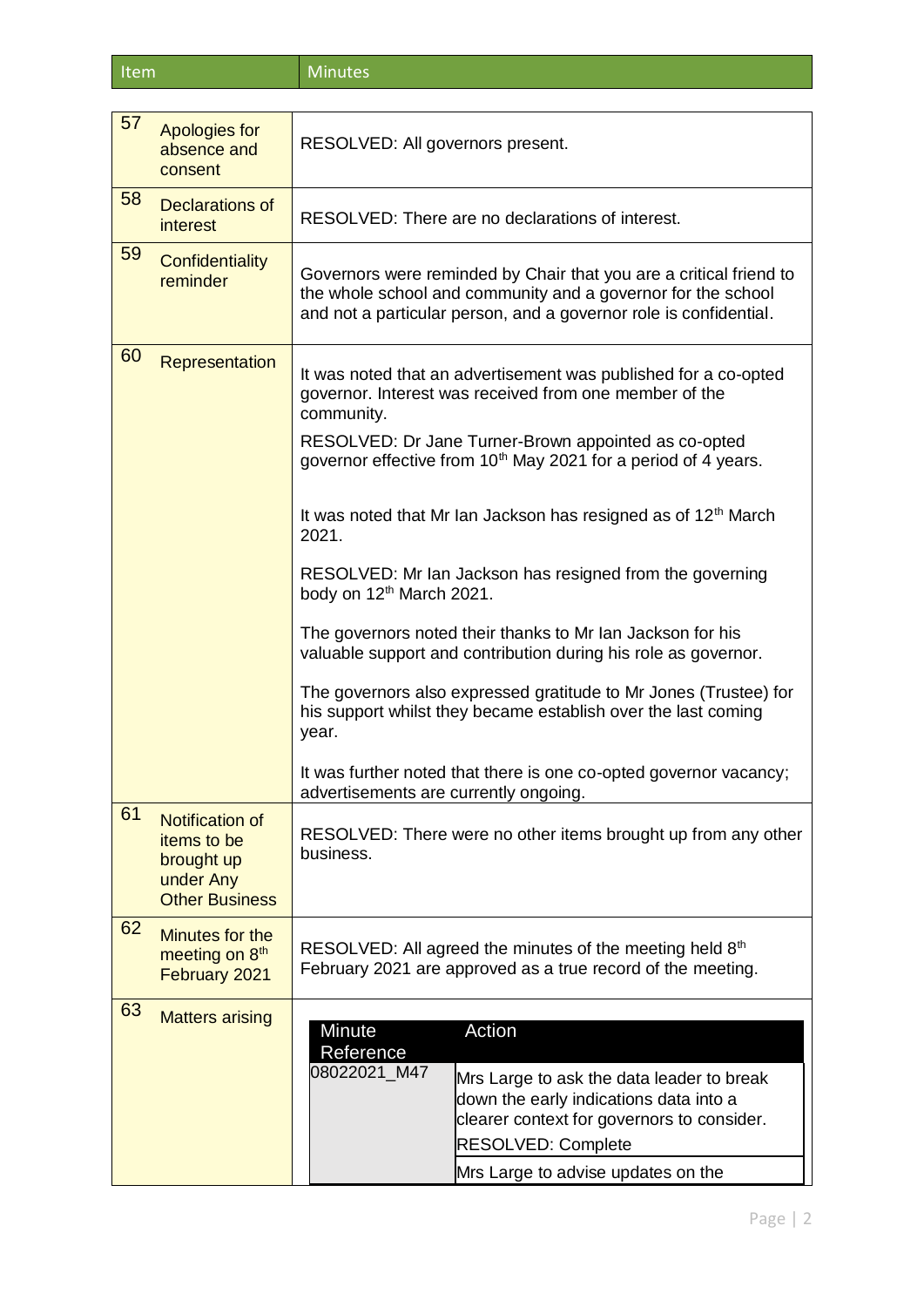| Item | <b>Minutes</b> |
|------|----------------|
|------|----------------|

|                            |                                                                                                                                                                                                                                                                                                                                                                                                                                                                                                                                                                                                                                                                         | attendance and how the local authority are<br>supporting the school with this.                                                                                                                        |
|----------------------------|-------------------------------------------------------------------------------------------------------------------------------------------------------------------------------------------------------------------------------------------------------------------------------------------------------------------------------------------------------------------------------------------------------------------------------------------------------------------------------------------------------------------------------------------------------------------------------------------------------------------------------------------------------------------------|-------------------------------------------------------------------------------------------------------------------------------------------------------------------------------------------------------|
|                            |                                                                                                                                                                                                                                                                                                                                                                                                                                                                                                                                                                                                                                                                         | <b>RESOLVED: Complete</b>                                                                                                                                                                             |
|                            | 08022021 M49                                                                                                                                                                                                                                                                                                                                                                                                                                                                                                                                                                                                                                                            | Mrs Large to look in to further detail regarding<br>the data for SEND and why the action in the<br>accessibility plan hasn't been met in the<br>previous years.                                       |
|                            |                                                                                                                                                                                                                                                                                                                                                                                                                                                                                                                                                                                                                                                                         | RESOLVED: Refer to item 63                                                                                                                                                                            |
|                            | 08022021_M50                                                                                                                                                                                                                                                                                                                                                                                                                                                                                                                                                                                                                                                            | Mrs Watson to meet with Mrs Thorpe to<br>discuss what training / visits Mrs Watson<br>needs to take for her link governor role.                                                                       |
|                            |                                                                                                                                                                                                                                                                                                                                                                                                                                                                                                                                                                                                                                                                         | <b>RESOLVED: Complete</b>                                                                                                                                                                             |
|                            |                                                                                                                                                                                                                                                                                                                                                                                                                                                                                                                                                                                                                                                                         | Mrs Humphreys to discuss self-review<br>document with Mrs Thorpe.                                                                                                                                     |
|                            |                                                                                                                                                                                                                                                                                                                                                                                                                                                                                                                                                                                                                                                                         | <b>RESOLVED: Complete</b>                                                                                                                                                                             |
|                            | 08022021_M51                                                                                                                                                                                                                                                                                                                                                                                                                                                                                                                                                                                                                                                            | Mrs Large to provide governors with an<br>update regarding the MUGA once<br>available.                                                                                                                |
|                            |                                                                                                                                                                                                                                                                                                                                                                                                                                                                                                                                                                                                                                                                         | RESOLVED: Complete. The MUGA is<br>currently safe to use. We are chasing<br>weekly for updates. We have received<br>planning permission for the extra play area<br>and canopy across the year 8 yard. |
|                            | 08022021_M53                                                                                                                                                                                                                                                                                                                                                                                                                                                                                                                                                                                                                                                            | Mentoring policy to be reviewed by<br>governors an advise to school, outcome to<br>be noted at the next meeting, which is<br>being held on Thursday 13 <sup>th</sup> May 2021.                        |
|                            |                                                                                                                                                                                                                                                                                                                                                                                                                                                                                                                                                                                                                                                                         | RESOLVED: Refer to item 53                                                                                                                                                                            |
| 64<br><b>School Update</b> | Mrs Large provided the following documents on Teams prior to<br>the meeting for governors to review;<br>Data comparison for governors April 2021<br>Data report for governors April 2021<br>Headteacher report outline Summer 2021<br>Pastoral report term 2b<br>Peer review Scissett Middle<br>Staff Well-being survey February 2021<br>Teaching and learning report term 2 blended learning<br>$\bullet$<br>Scissett SEND rapid improvement plan April 2021<br>٠<br>The Mast Academy Trust SEND SMS<br>Scissett Middle School SEF 2020 - 2021<br>SIP Scissett 2020<br>The headteacher report contained the following items against set<br>key performance indicators: |                                                                                                                                                                                                       |
|                            | Financial<br>Outcomes<br><b>Quality of Education</b>                                                                                                                                                                                                                                                                                                                                                                                                                                                                                                                                                                                                                    |                                                                                                                                                                                                       |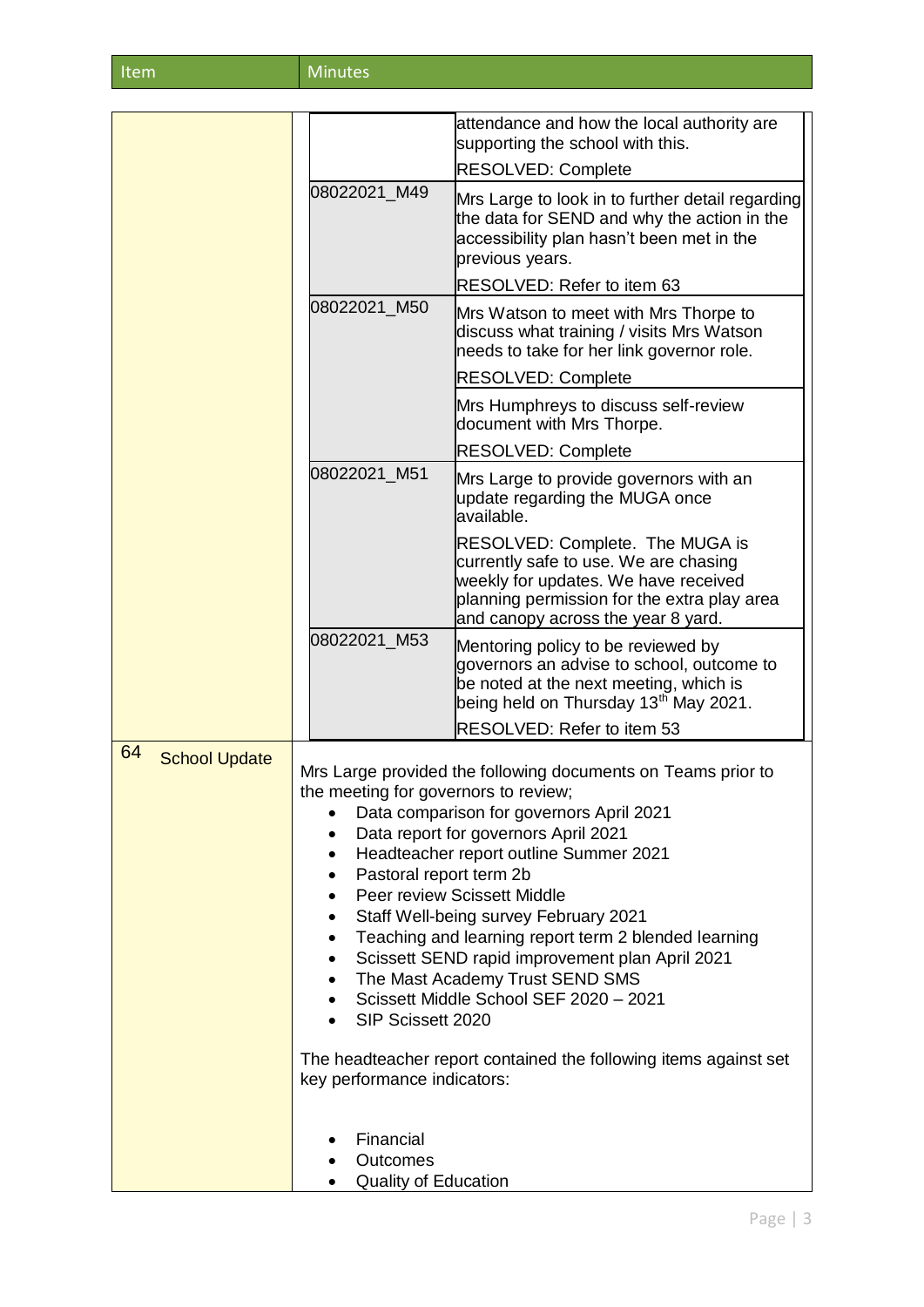| Item | <b>Minutes</b>                                                                                                                                                                                                                                                                                                                                                                                                                                                                                                                                                                                                              |  |
|------|-----------------------------------------------------------------------------------------------------------------------------------------------------------------------------------------------------------------------------------------------------------------------------------------------------------------------------------------------------------------------------------------------------------------------------------------------------------------------------------------------------------------------------------------------------------------------------------------------------------------------------|--|
|      |                                                                                                                                                                                                                                                                                                                                                                                                                                                                                                                                                                                                                             |  |
|      | Leadership<br>$\bullet$<br><b>Pastoral Standards</b><br><b>HR Standards</b><br><b>Health and Safety</b><br>$\bullet$<br><b>GDPR</b><br>$\bullet$<br>Safeguarding<br>$\bullet$<br>Community update<br>Trust wide update                                                                                                                                                                                                                                                                                                                                                                                                      |  |
|      | Mrs Large gave governors a brief explanation regarding SEND<br>provision and the following points were noted:                                                                                                                                                                                                                                                                                                                                                                                                                                                                                                               |  |
|      | A SEND review has taken place at Scissett Middle School<br>A rapid improvement plan has been written.<br>$\bullet$                                                                                                                                                                                                                                                                                                                                                                                                                                                                                                          |  |
|      | Governors were invited to ask questions prior and during the<br>meeting relating to the reports and updates provided.                                                                                                                                                                                                                                                                                                                                                                                                                                                                                                       |  |
|      | <u>Data</u>                                                                                                                                                                                                                                                                                                                                                                                                                                                                                                                                                                                                                 |  |
|      | Q: What is the reason why the % ARE scores in Yr6 for Writing,<br>Reading and Maths are so low?<br>A: On entry it was a weak cohort, the GL results were - English at<br>99.7% and maths 92.5%. We have had to weave large parts of the<br>Year 5 curriculum in to the year 6. We are still doing SAT's week<br>as normal.                                                                                                                                                                                                                                                                                                  |  |
|      | Q: Children in Y6 are making progress in maths from their<br>baseline but not closing the gap - how does the school plan to do<br>this so that the children are ready for Y7?<br>A: We are currently looking at our Education Teaching Assistant<br>(ETA) timetable and we are going to get more interventions in<br>place.                                                                                                                                                                                                                                                                                                 |  |
|      | ACTION: Mrs Large to give an update on the progress on the gap<br>in maths at the next meeting on Monday 5 <sup>th</sup> July 2021.                                                                                                                                                                                                                                                                                                                                                                                                                                                                                         |  |
|      | Q: Disadvantage pupils have not fared well during the lockdown<br>and over the last year, what provision is in place for working with<br>these pupils and their families? Will the parents have an<br>opportunity to discuss this with the school? Has the school any<br>plans to do anything for these children over the summer break?<br>A: We have engaged with all families with disadvantage children<br>throughout lockdown. We are looking at a summer school but due<br>to work, taking place on site this might not be possible, if this isn't<br>possible we are considering having a trip out as an alternative. |  |
|      | Q: There has been a drop in progress in reading for<br>disadvantaged pupils from Jan to April, and writing and reading in<br>all of year 8. Why do we believe this is and what will be able to do<br>in the coming months to address this? Do we know if Kirkburton<br>Burton Middle school has seen similar trends, if so is there any<br>cross school collaboration we can use to support these pupils?                                                                                                                                                                                                                   |  |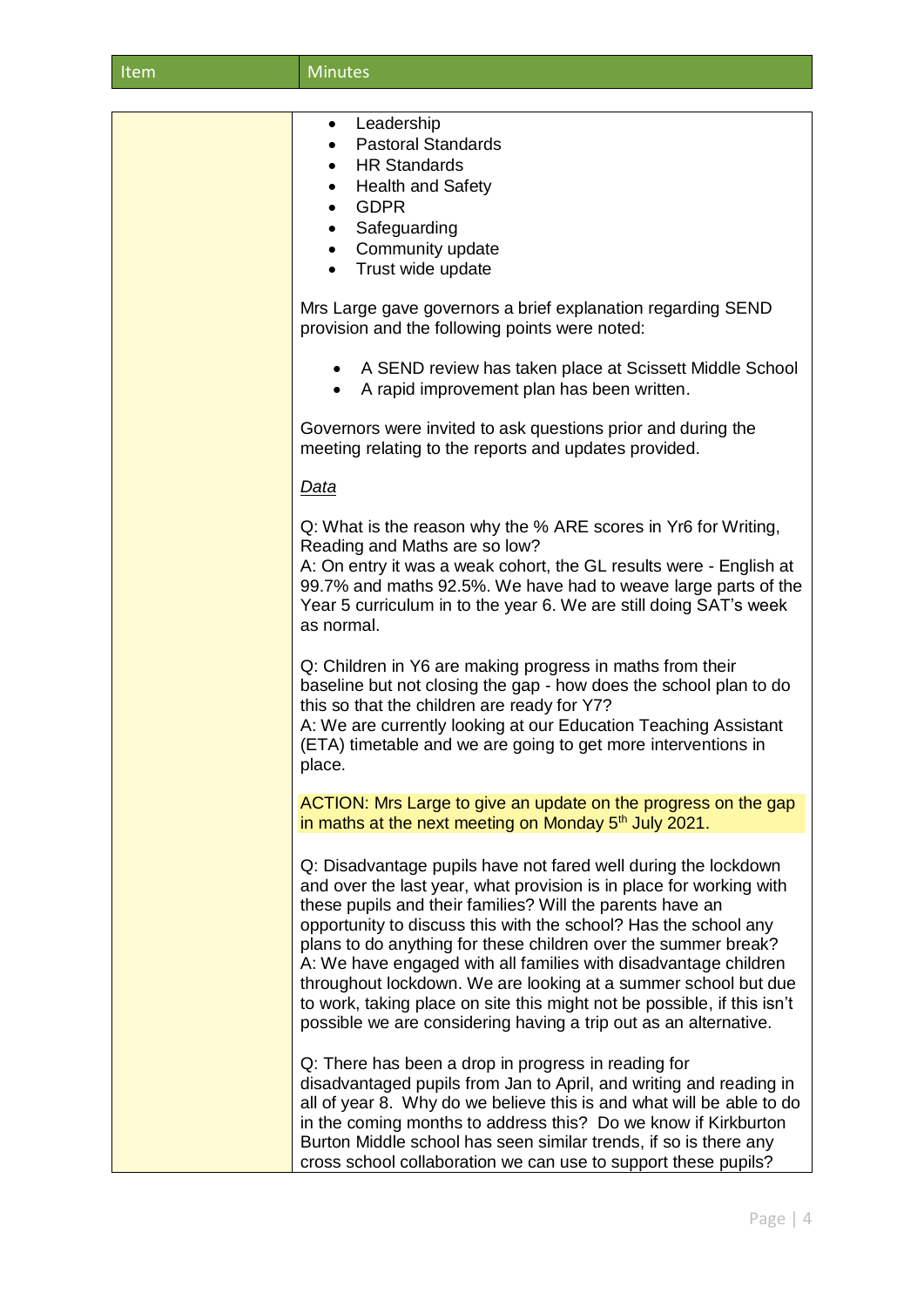| Item | Minutes |
|------|---------|
|------|---------|

| A: Yes, there are the same issues at Kirkburton Middle School.<br>We have now appointed a reading champion and reading will be<br>on the improvement plan for next year.                                                                                                                                                                                                                                                                    |
|---------------------------------------------------------------------------------------------------------------------------------------------------------------------------------------------------------------------------------------------------------------------------------------------------------------------------------------------------------------------------------------------------------------------------------------------|
| Q: Are children able to physical use books?<br>A: In the first lockdown no, but now we have taken boxes of books<br>from the library so children can read physical book. Interventions<br>are back up and running.                                                                                                                                                                                                                          |
| Q: In regards to SAT's week, will the results be published?<br>A: No, SAT's week is for our information so we can see where<br>children's gaps are.                                                                                                                                                                                                                                                                                         |
| <b>Well-being</b>                                                                                                                                                                                                                                                                                                                                                                                                                           |
| Q: A really low and some would say disappointing response rate<br>at only 38% - why so low?                                                                                                                                                                                                                                                                                                                                                 |
| A: There were a few reasons as to why the rate was low. Some<br>staff felt the timing of the survey was wrong and at the time staff<br>were inundated with emails, the survey email may have been lost<br>within them.                                                                                                                                                                                                                      |
| Mr Terry gave a brief update on how staff are currently feeling:<br>Staff are tired<br>$\bullet$<br>Staff feel safe in school<br>$\bullet$<br>Staff felt Teams a very valuable resource                                                                                                                                                                                                                                                     |
| Staff feel a sense of pride of working at school                                                                                                                                                                                                                                                                                                                                                                                            |
| Q: Staff seem to be feeling the strain of remote learning and lack<br>of connection and many highlighted that clearer communication<br>would be their top priority. How are we addressing this?<br>A: Communication is always an issue, we can either over or under<br>communication and trying to find a balance is really hard. We are<br>going to look at discussing with staff what is good communication<br>and what are they wanting. |
| <b>Teaching and learning</b>                                                                                                                                                                                                                                                                                                                                                                                                                |
| Q: Can an introduction or meaning be added at the beginning of<br>the report to aid the reviewers understand better what the report is<br>trying to show?                                                                                                                                                                                                                                                                                   |
| A: It is more of an SLT report than a teaching and learning report.                                                                                                                                                                                                                                                                                                                                                                         |
| School improvement plan                                                                                                                                                                                                                                                                                                                                                                                                                     |
| It was noted that Mrs Large reviewed the red areas for governors.                                                                                                                                                                                                                                                                                                                                                                           |
| <b>Admissions</b>                                                                                                                                                                                                                                                                                                                                                                                                                           |
| Mrs Large gave a brief explanation on admissions, the following<br>points were noted:                                                                                                                                                                                                                                                                                                                                                       |
| It is the largest year group joining in September 2021<br>$\bullet$<br>We have accepted an extra 32 pupils, this means we will<br>$\bullet$<br>form another class.                                                                                                                                                                                                                                                                          |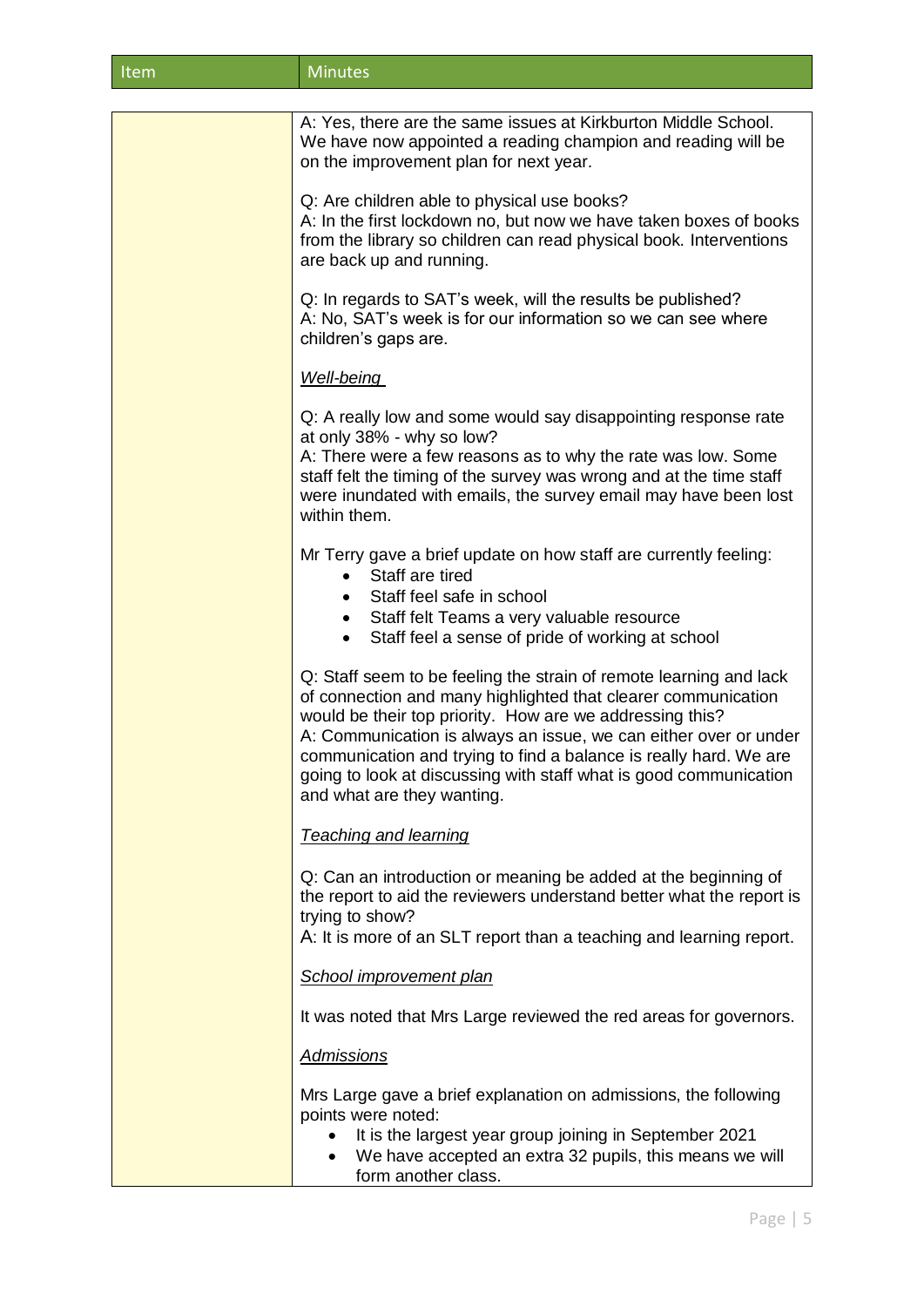| Item | Minutes <sup>'</sup> |
|------|----------------------|
|      |                      |

|    |                                         | 11 children were in the catchment area and 20 children<br>were outside of the catchment area but are in our feeder<br>schools.                                                                                            |
|----|-----------------------------------------|---------------------------------------------------------------------------------------------------------------------------------------------------------------------------------------------------------------------------|
|    |                                         | Q: Are we receiving any money from developers who are building<br>all of these houses?                                                                                                                                    |
|    |                                         | A: We have received some money from a 106 section, which is<br>being used to replace the MUGA / new playground.                                                                                                           |
|    |                                         | Q: Do you believe more children who are in Kirkburton Middle<br>School catchment chose Scissett Middle School instead?<br>A: No more than normal.                                                                         |
| 65 | <b>Premiums</b><br><b>Update</b>        | Mrs Large confirms that the pupil premium spending and<br>statement continues as planned.                                                                                                                                 |
|    |                                         | It was noted there are no movement with the premium plans.                                                                                                                                                                |
|    |                                         | We are currently getting quotes for the mile track to be installed.                                                                                                                                                       |
|    |                                         | Governors were invited to ask questions, no questions were<br>asked.                                                                                                                                                      |
| 66 | <b>Capital Plan</b>                     | SMS Capital Plan 12.1.21 document was provided on Teams<br>prior to the meeting for governors to review.                                                                                                                  |
|    |                                         | It was noted that CIF bid outcomes are delayed until mid-June.                                                                                                                                                            |
|    |                                         | Governors were invited to ask questions.                                                                                                                                                                                  |
|    |                                         | Q: Did we agree following our meeting with Finance in<br>February, which included an update on Capital Planning, which<br>projects in priority order should be focused on?<br>A: We can look at this at the next meeting. |
|    |                                         | Q: The ICT audit identified areas where significant spend would be<br>required in the next 12 months, does it need including on the<br>Capital Plan?<br>A: A plan is being developed for this requirement.                |
|    |                                         | ACTION: To have an separate agenda item regarding CIF bid<br>outcomes and Capital plan at the next meeting which is being<br>held on 5 <sup>th</sup> July 2021.                                                           |
| 67 | Governor<br>activity and<br>Self-review | It was noted governors have attended various training online. All<br>of these are logged on SMS configuration document, which is on<br>Teams.                                                                             |
|    |                                         | Governor visit                                                                                                                                                                                                            |
|    |                                         | Mrs Thorpe noted she had a visit in to school.                                                                                                                                                                            |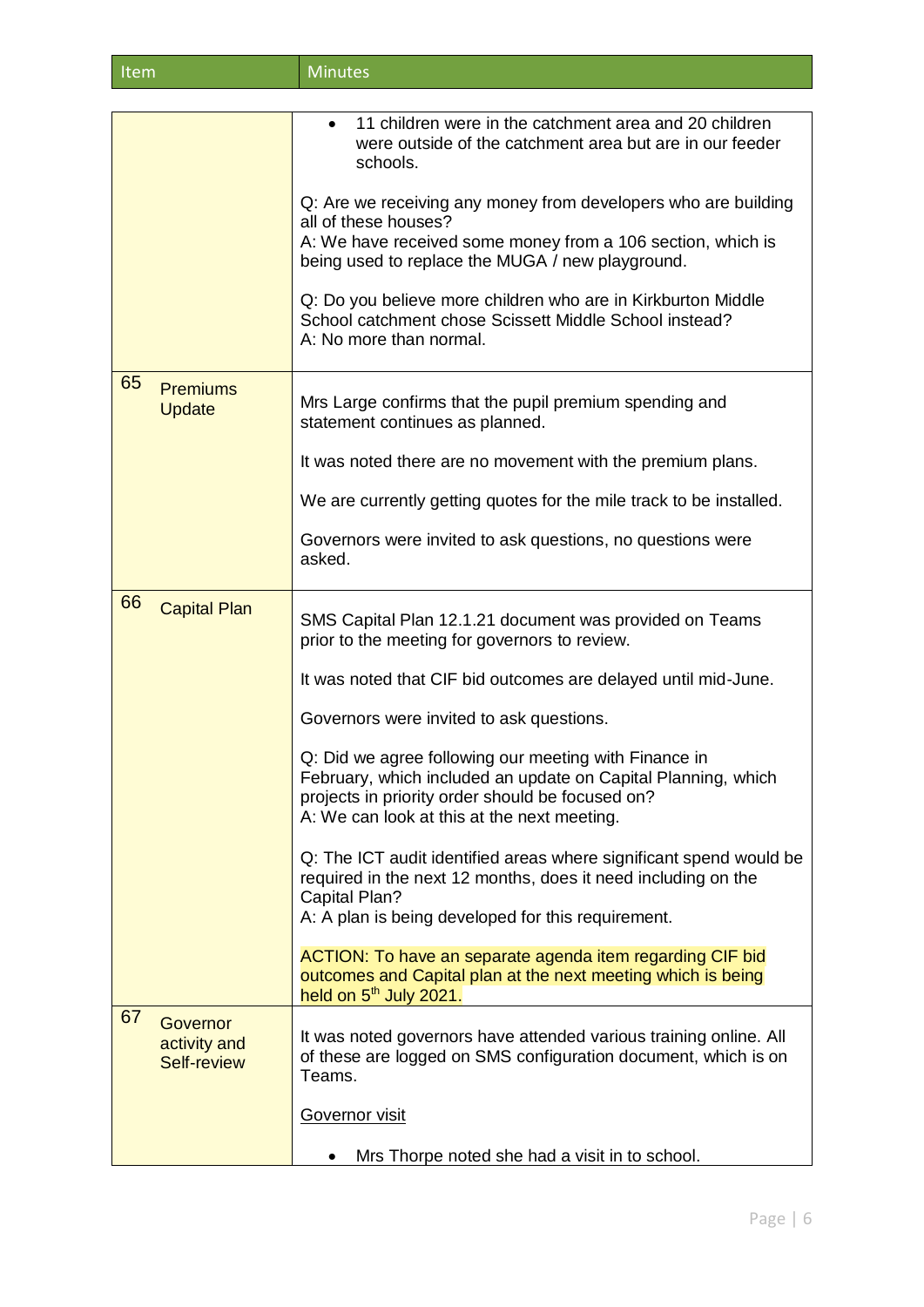| ltem <sup>i</sup> | <b>Minutes</b> |
|-------------------|----------------|
|                   |                |

|                                                    | Mrs Simpson gave a brief explanation about her virtual<br>visit regarding pupil premium.<br>Mrs Watson gave a brief explanation about her visit in to<br>$\bullet$<br>school regarding safeguarding.                                                                                                |
|----------------------------------------------------|-----------------------------------------------------------------------------------------------------------------------------------------------------------------------------------------------------------------------------------------------------------------------------------------------------|
|                                                    | It was noted governors have a lot of work on their self-review<br>document.                                                                                                                                                                                                                         |
|                                                    | Q: Now that some of the COVID19 restrictions have been lifted,<br>are there any plans for Governors to be able to visit school?<br>A: Yes, governors are welcome to come and visit.                                                                                                                 |
|                                                    | It was noted that governors have organised a separate meeting<br>on Thursday 15 <sup>th</sup> June at 5pm to consider the school's vision and<br>strategy and to work on their action plan.                                                                                                         |
| 68<br>Consider<br>communications<br>from the Trust | The Trust provided the following documents on Teams prior to the<br>meeting for governors information;<br>ICT Systems and Equipment audit Scissett Middle School<br>RPA Audit - Scissett Middle School 2020<br>Scissett Visit 080221 (GDPR)<br>$\bullet$<br>SMS review update (Safeguarding report) |
|                                                    | Governor were invited to ask questions and no questions were<br>asked.                                                                                                                                                                                                                              |
|                                                    | RESOLVED: Governors noted receipt of the listed documents.                                                                                                                                                                                                                                          |
| 69<br><b>Emerging Risks</b>                        | RESOLVED: The emerging risks identified are listed below:<br>Work on the SEND provision<br>$\bullet$<br>Capital funding and CIF bid outcome<br><b>Future admissions</b><br>Access to the provision due to the capital build                                                                         |
| 70<br>Policy update                                | It was noted that Trust updates for schools - Spring 2021<br>document had been shared in advance of the meeting for<br>governor's information.                                                                                                                                                      |
|                                                    | RESOLVED: Governors noted receipt of this document.                                                                                                                                                                                                                                                 |
|                                                    | <b>School policies</b>                                                                                                                                                                                                                                                                              |
|                                                    | It was noted that the relationship, sex, health education (RSHE)<br>policy had been reviewed and ratified by governors on Teams.                                                                                                                                                                    |
|                                                    | The following policy governors requested to ratify at the meeting<br><b>Scissett Mentoring Policy January 2021</b>                                                                                                                                                                                  |
|                                                    |                                                                                                                                                                                                                                                                                                     |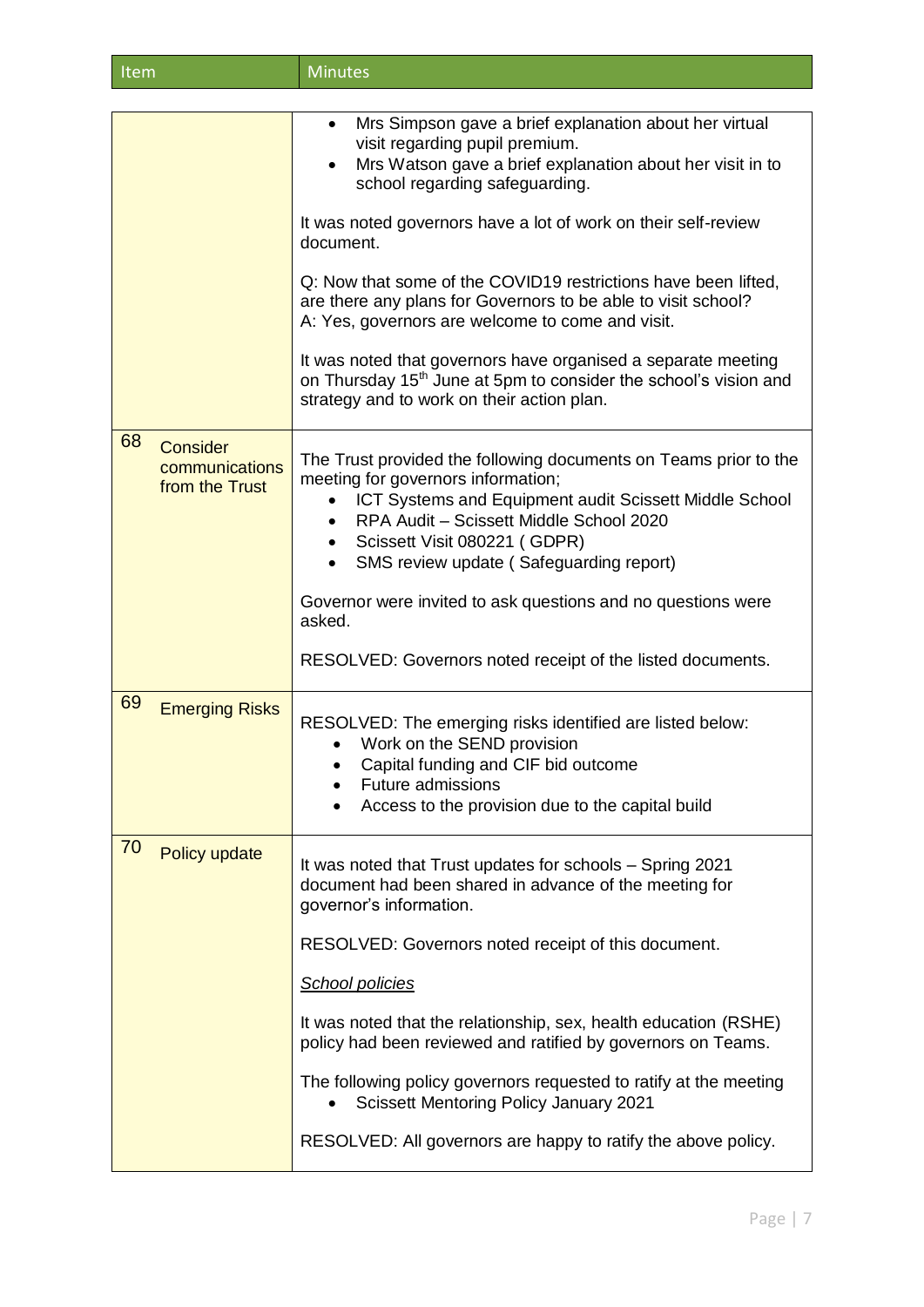| Item | <b>Minutes</b> |
|------|----------------|
|      |                |

|    |                                                                                          | It was noted that the governors had also received the school<br>policy schedule.<br>ACTION: Governors to ratify Anti-bullying policy 2021 and<br>Monitoring and Evaluation Policy 2020 at the next meeting which<br>is being held on 5 <sup>th</sup> July 2021.                                                 |
|----|------------------------------------------------------------------------------------------|-----------------------------------------------------------------------------------------------------------------------------------------------------------------------------------------------------------------------------------------------------------------------------------------------------------------|
| 71 | Important<br>update                                                                      | The following documents had been provided to governors<br>prior to the meeting for information:<br>• EYFS_framework_March_2021<br>Keeping children safe in education 2020 update<br>January 2021<br>Statutory induction guidance 2021 final.<br>RESOLVED: Governors noted receipt of these documents.           |
| 72 | Any other<br>business                                                                    | RESOLVED: There were no, any other business items identified.                                                                                                                                                                                                                                                   |
| 73 | <b>Future date for</b><br>meetings of the<br>possible<br>agenda items                    | RESOLVED: That future meetings of the governing body:<br>Monday 5 <sup>th</sup> July at 5:00pm<br>Trust annual conference - Thursday 22 <sup>nd</sup> July at 6pm<br>The meetings are hoped to be held in the school, this will be<br>determined nearer the time based on the current guidance for<br>COVID-19. |
| 74 | Agenda,<br>minutes and<br>related papers<br>to be excluded<br>from published<br>version. | RESOLVED: A discussion in item 64 has been excluded from the<br>minutes as confidential.                                                                                                                                                                                                                        |